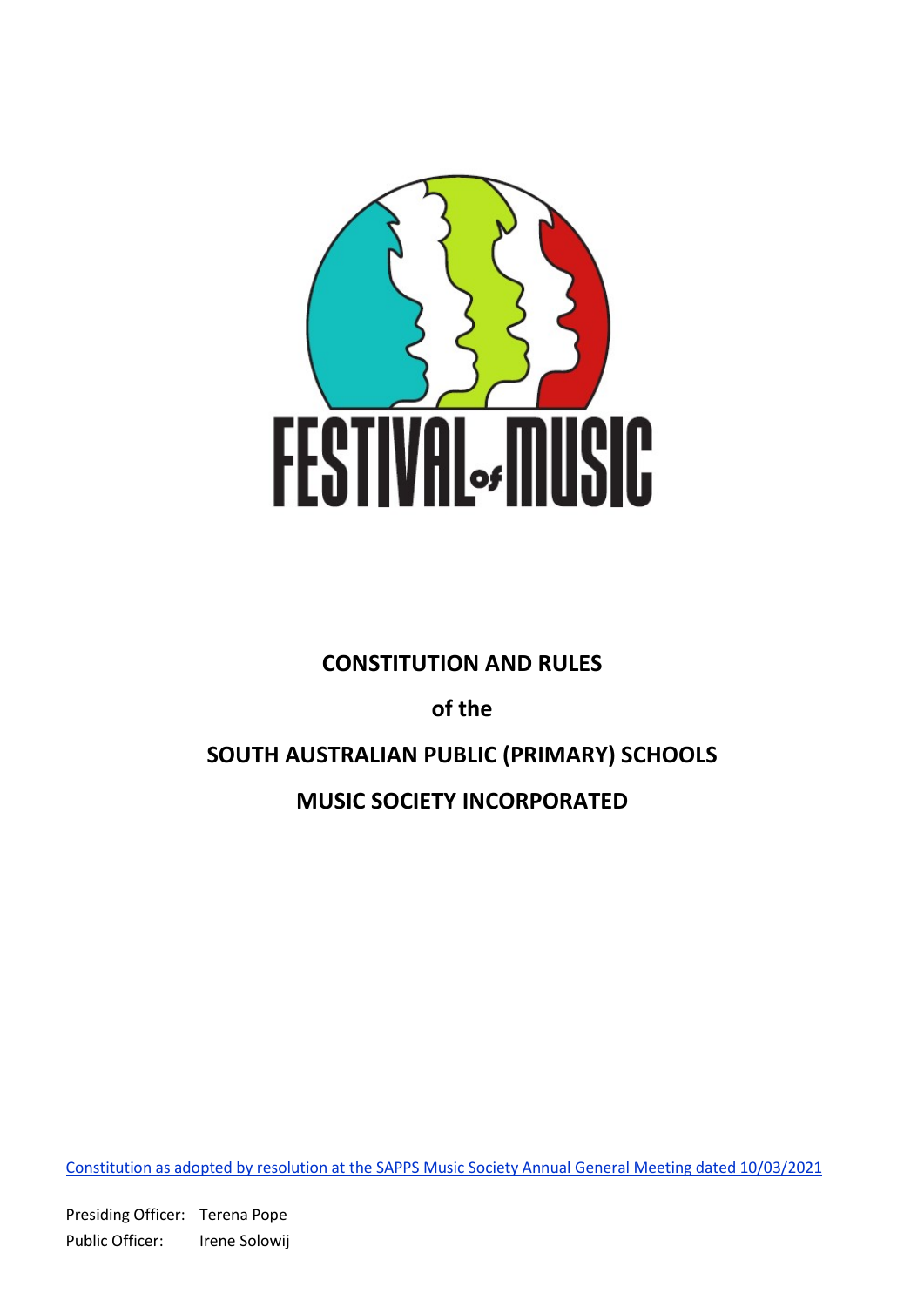# **CONTENTS**

| 1.  | Name                                      | 3  |
|-----|-------------------------------------------|----|
| 2.  | <b>Definitions</b>                        | 3  |
| 3.  | Purposes of the Society                   | 3  |
| 4.  | Powers of the Society                     | 3  |
| 5.  | Situation of the Society                  | 4  |
| 6.  | Membership of the Society                 | 4  |
| 6.1 | Fee Paying Members of the Society         | 4  |
| 6.2 | Non Fee Paying Members of the Society     | 5  |
| 6.3 | <b>Members Rights and Obligations</b>     | 5  |
| 6.4 | Resignations                              | 6  |
| 6.5 | <b>Expulsion of a Member</b>              | 6  |
| 6.6 | <b>Register of Members</b>                | 6  |
| 7.  | The Board                                 | 6  |
| 7.1 | <b>Powers and Duties</b>                  | 6  |
| 7.2 | <b>Board Members</b>                      | 7  |
| 7.7 | Proceedings of the Board                  | 8  |
| 7.8 | Disqualification of Board Members         | 9  |
| 7.9 | <b>Resignation of Board Members</b>       | 9  |
| 8.  | The Seal and Badge                        | 9  |
| 9.  | <b>Meetings</b>                           | 9  |
| 9.1 | <b>Annual General Meeting</b>             | 9  |
| 9.2 | <b>Special General Meeting</b>            | 10 |
| 10. | <b>Minutes</b>                            | 11 |
| 11. | <b>Financial Reporting</b>                | 11 |
| 12. | The Gift Fund                             | 12 |
| 13. | Plebiscite                                | 13 |
| 14. | <b>Dissolution</b>                        | 13 |
| 15. | Alterations to the Constitution and Rules | 13 |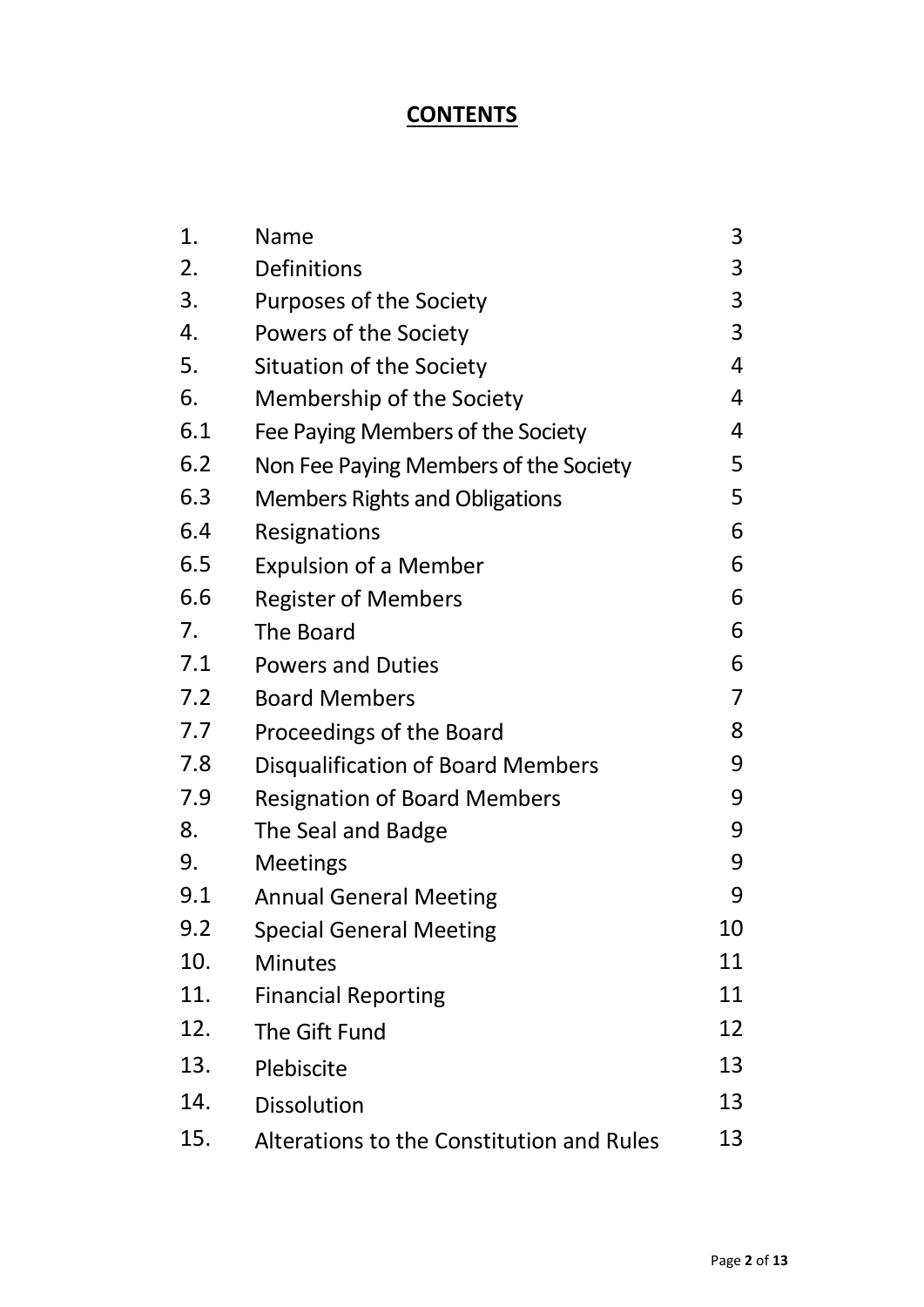# 1. Name

The name of the incorporated association is the "South Australian (Public) Primary Schools Music Society Incorporated", hereinafter referred to as 'the Society'.

# 2. Definitions

- 'Board' means the board of management of the Society.
- 'PSMF' means Primary Schools' Music Festival Support Service.
- 'General Meeting' means a general meeting of members of the Society convened in accordance with these rules.
- 'Member' means a member of the Society as per Section 6.
- 'The Act' means the Associations Incorporation Act 1985.
- 'Special Resolution' means a special resolution defined in the Act.
- 'Month' means a calendar month.
- 'Regional Festival' means a primary schools' music festival conducted in a South Australian region designated by the Board.
- All references in this constitution to the Department for Education shall be considered to refer to the state government department currently responsible for primary school education in government schools in South Australia.
- When any Department position or title named in this constitution is renamed or discontinued, the holder of the office, which in the opinion of the Board shall have the responsibility for carrying out that role at the time of adoption of this constitution, shall be deemed to be the person referred to, notwithstanding any change of title.
- 'Staff' means any person employed by the Music Society in a paid or volunteer capacity.

# 3. Purposes of the Society

The purposes of the Society are, in its role as a not-for-profit organisation:

- 3.1 To promote amongst South Australian government primary schools, knowledge and understanding of, and involvement in, music, with particular emphasis on choral presentation.
- 3.2 To broaden and enrich the music experiences of South Australian government primary school children by providing appropriate performance and audience opportunities.
- 3.3 The Society may, under conditions as may be prescribed by the Society, support other performances presented for the benefit of South Australian government primary school children.
- 3.4 To use any monies received for the purposes as stated in Section 3.1, 3.2 and 3.3 at the discretion of the Board.

# 4. Powers of the Society

The Society shall have the following powers:

- 4.1 To deliver the Primary Schools' Music Festival and to procure and manage all that is required to do so.
- 4.2 To oversee the delivery of regional music festivals in accordance with each region's Memorandum of Understanding with the Society.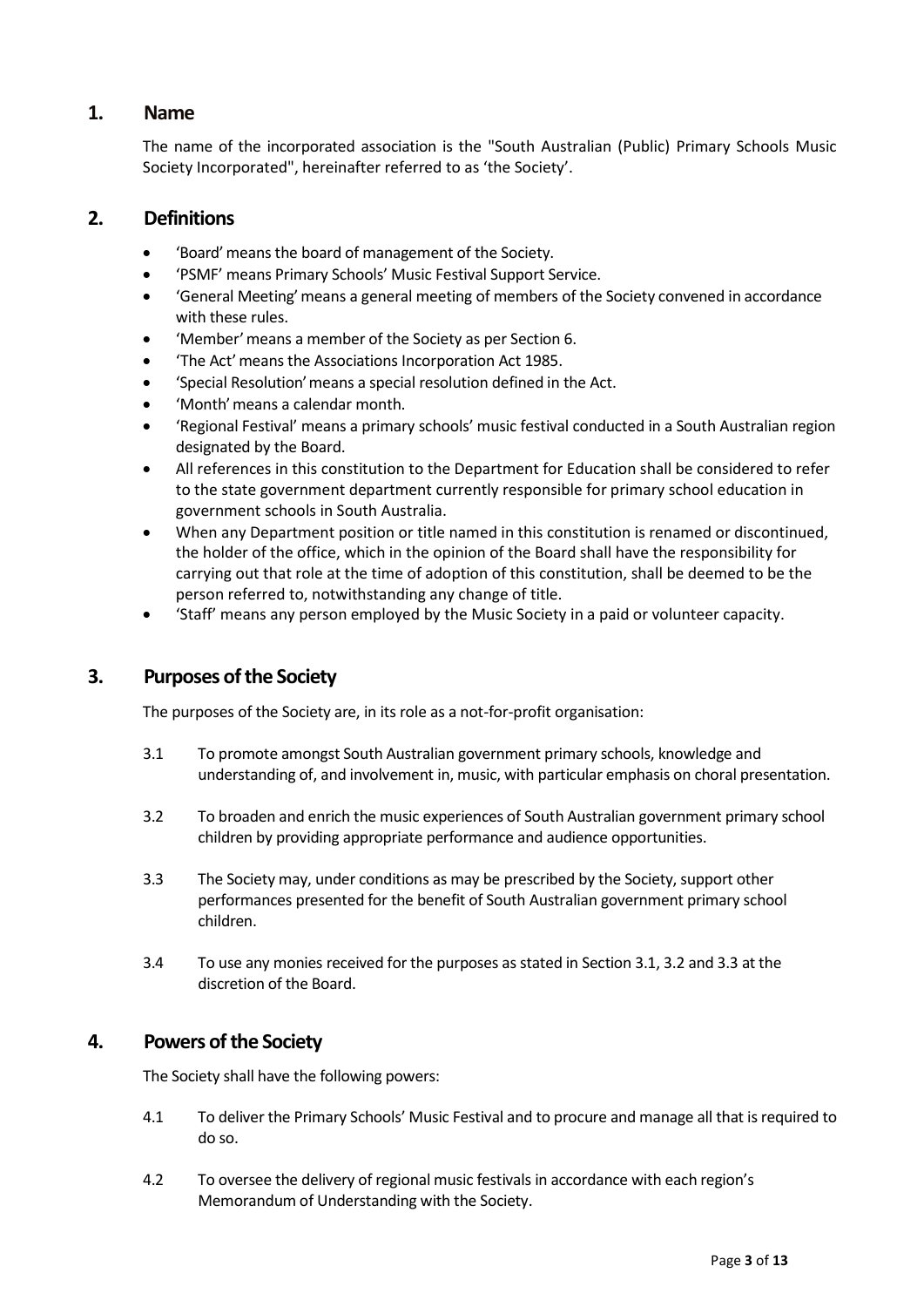- 4.3 To purchase, take on lease or in exchange, hire or otherwise acquire and maintain any real or personal property and any rights and privileges in relation thereto.
- 4.4 To erect and improve, repair, pull down and rebuild buildings and other structures owned or leased by the Society.
- 4.5 To sell, exchange, lease, mortgage, hire, dispose of, turn to account or otherwise deal with all or any part of the property of the Society.
- 4.6 To invest and deal with the monies of the Society not immediately required for the purposes of the Society.
- 4.7 To appoint, employ, pay, suspend or dismiss staff.
- 4.8 To do all such other things as are incidental or conducive to the attainment of its objects.
- 4.9 As far as the law will permit, and subject to the provisions of any relevant statute, rule, regulation, by-law or any licence issued in pursuance thereof, to collect funds and to solicit, receive, enlist and accept financial and other aid, subscriptions, donations and bequests from individuals, trusts, companies, associations, societies, institutions and other organisations or authorities, and from governments and public bodies.

### 5. Situation of the Society

 The Society shall be deemed to be situated at the office of the Chief Executive of the Department for Education, or at such other place or places as shall be agreed to by the Board of the Society.

# 6. Membership of the Society

The Members of the Society shall be:

- 6.1 Fee paying members:
	- 6.1.1 Any South Australian government school with students in at least one of Years 5, 6 or 7, may become a member of the Society on payment of the annual fees and under such general conditions as may be decided on by the Society.

Each member school may exercise the rights of membership by the Principal of that school, or nominee of that Principal, and one other member of that school community nominated by that Principal.

#### 6.1.2 Associates

 An educational body with similar aims and objectives to the Society, may, on payment of such fees and under such conditions as the Society may determine, associate with the Society.

 Such associated bodies may not have the voting rights of members, but may have such other rights and obligations as the Society may from time to time determine, including access to the resources and support of the Society under such conditions as the Society may determine.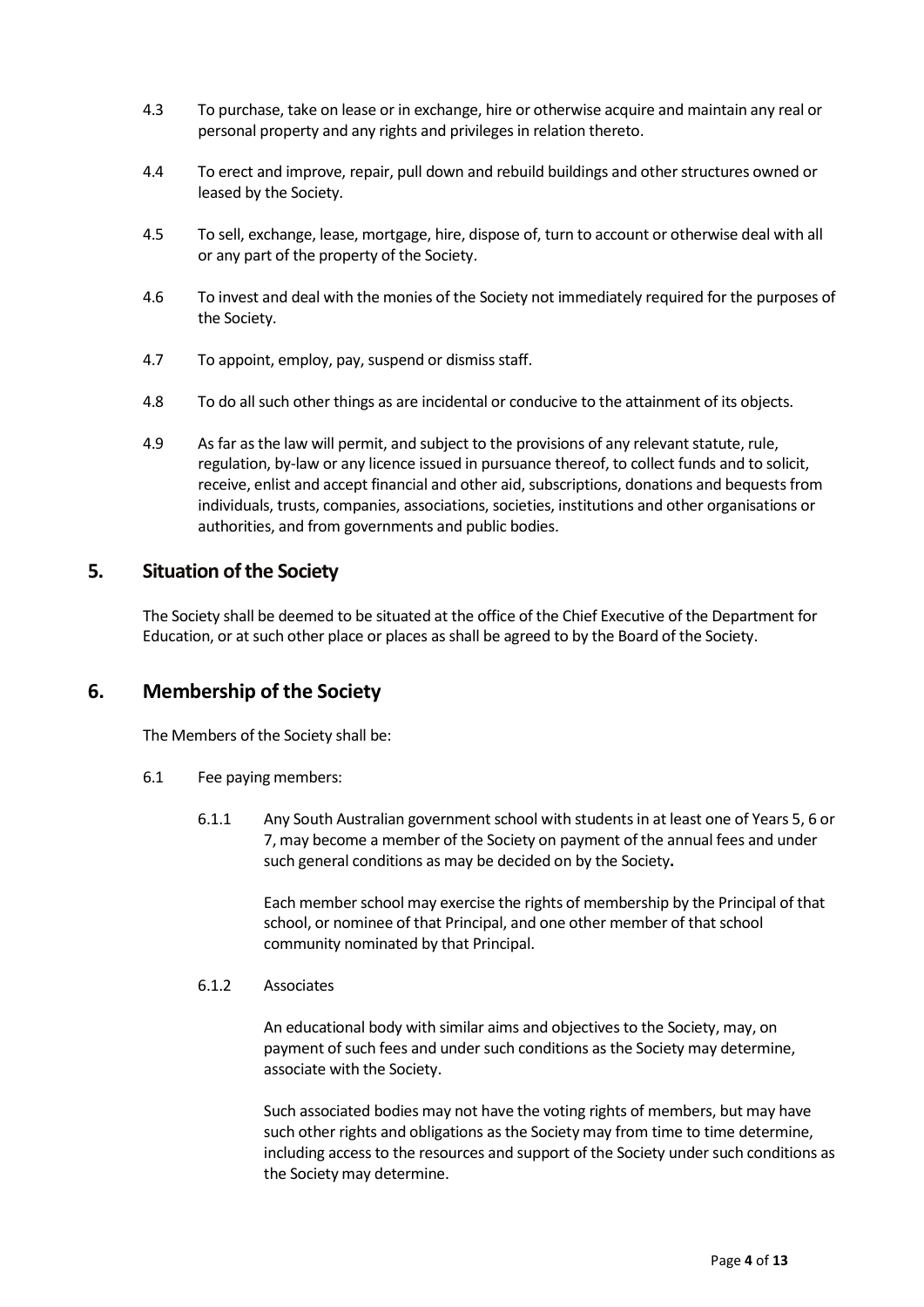#### 6.2 Non fee paying members

- 6.2.1 The Chief Executive of the Department for Education or the South Australian government department currently responsible for primary school education in government schools or his/her nominee
- 6.2.2 The Manager, PSMF
- 6.2.3 The Director of Music, PSMF
- 6.2.4 The Assistant Director of Music, PSMF
- 6.2.5 The Administrator, PSMF
- 6.2.6 Each affiliated Regional Festival in good financial standing, with the rights of membership being exercised by two members of that Festival, nominated by the committee of that Festival.
- 6.2.7 Life Members

 At any Annual General Meeting of the Society, on the recommendation of the Board, Life Membership of the Society may be conferred on any person who has rendered outstanding service to the Society over an extended time.

6.2.8 Honorary Members

 At any Annual General Meeting of the Society, on the recommendation of the Board, Honorary Membership of the Society, for a period not exceeding five years in one appointment, may be conferred on any person who is rendering significant service to the Society.

- 6.2.9 Seconded Members
	- 6.2.9.1 Seconded membership may be awarded to persons currently involved with the work of the Society, but not otherwise eligible for membership of the Society.
	- 6.2.9.2 Seconded Membership may be awarded by motion of the Board for a maximum period of one year in any one instance and may be renewable if deemed necessary by the Board.
	- 6.2.9.3 The Board may appoint up to three Seconded Members of its own volition, according to its determination of the current needs of the Society, before seeking approval from an Annual General Meeting or Special General Meeting to appoint more.
	- 6.2.9.4 Seconded Members shall have the right to attend and vote at the Annual General Meeting and any Special General Meeting of the Society.
- 6.3 Members Rights and Obligations

 All members shall adhere to the Code of Ethics for the South Australian Public Sector, and have the rights and obligations which may from time to time be determined by a meeting of the Society held under Section 9 of this Constitution.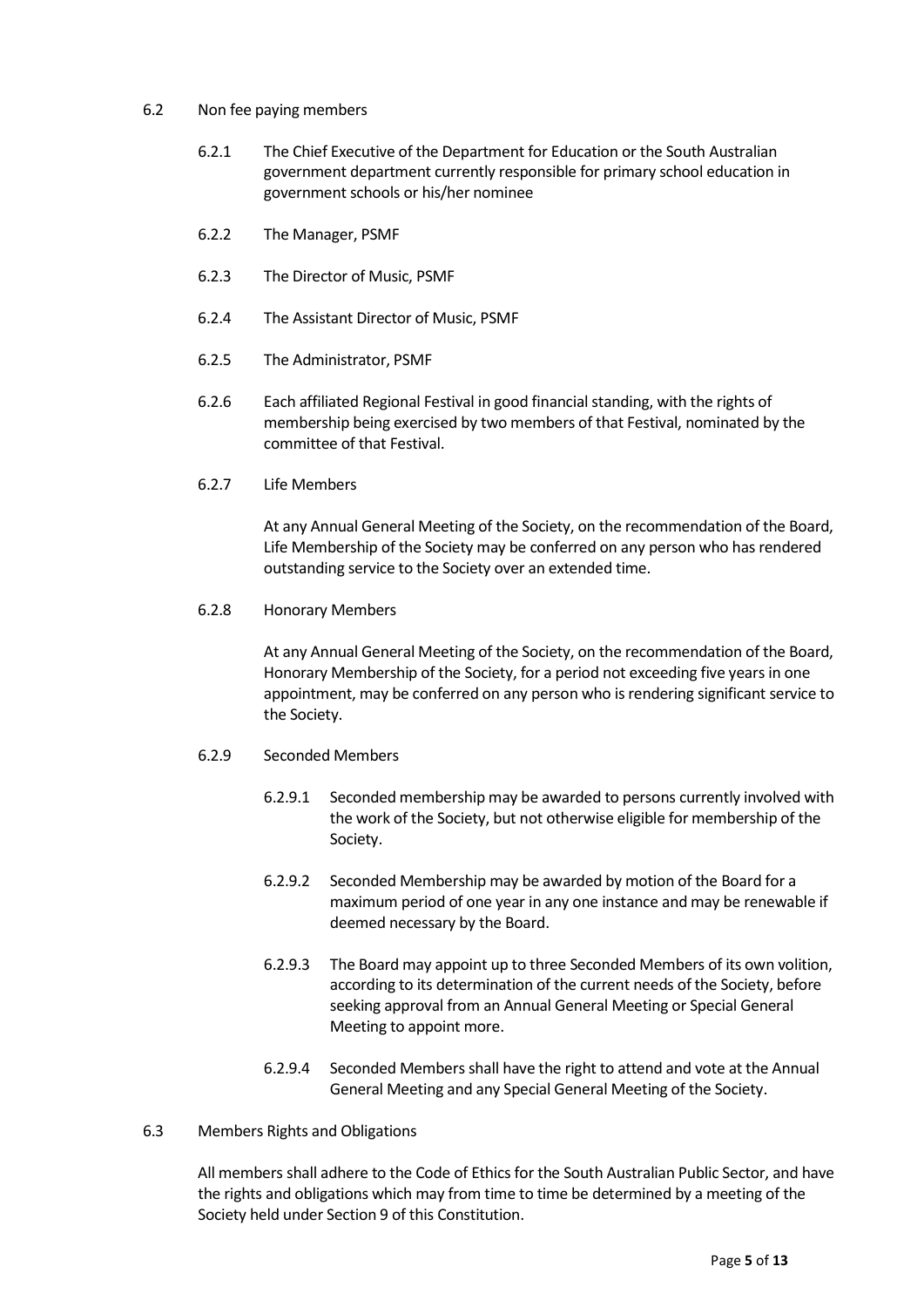#### 6.4 Resignations

 A member may resign from membership of the Society by giving written notice to the Administrator of the Society.

- 6.5 Expulsion of a Member
	- 6.5.1 If the Board considers any Member to have acted in a deliberate manner detrimental to the interests of the Society, particulars of the charge shall be communicated to that member at least one calendar month before the meeting of the Board at which the matter will be determined.
	- 6.5.2 Subject to giving the member an opportunity to make a written submission, the Board may resolve to expel a Member on the grounds of misconduct.
	- 6.5.3 The determination of the Board shall be communicated to the member in writing and, in the event of an adverse determination, the Member shall cease to be a Member fourteen (14) days after the Board has communicated its determination to the Member.

#### 6.6 Register of members

 A register of members must be kept which contains the name and contact details of each member.

#### 7. The Board

#### 7.1 Powers and duties

 7.1.1 The Board shall conduct the business of the Society as directors of the Society, in accordance with the formal, written policies of the Society, and carry out such other activities and responsibilities as provided within this constitution and by direction of the Society.

> The Board may exercise all such powers and do all such things as are within the objects of the Society, and are not by the Act or by these rules required to be done by the Society in a general meeting.

- 7.1.2 The Board has the management and control of the funds and other property of the Society.
- 7.1.3 The Board shall have authority to interpret the meaning of these rules and any other matter relating to the affairs of the Society inferred by these rules.
- 7.1.4 The Board shall appoint a Public Officer as required by the Act. Notice of appointment and any change in the identity or address of the Public Officer are to be lodged within one month after the change (Form 10) with: Consumer and Business Services GPO Box 1719 Adelaide 5001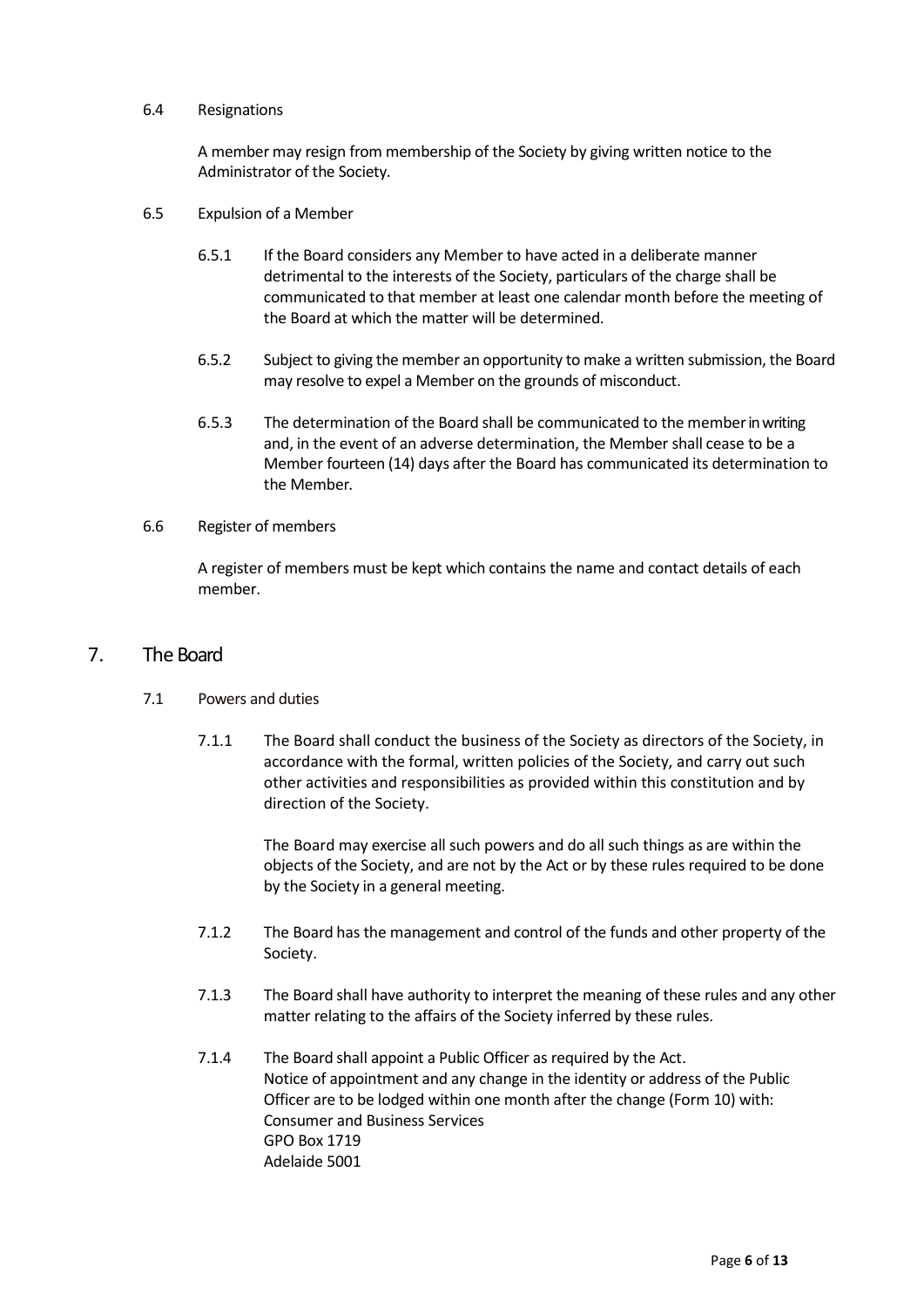#### 7.2 Board members

The members of the Board shall comprise:

- 7.2.1 Permanent members:
	- 7.2.1.1 The Manager, PSMF, who shall be jointly appointed by the Board of the Society and the Chief Executive, Department for Education, or his/her appointee, using department merit selection process. The Manager shall be responsible to the Society through the President for the effective and efficient implementation of Society programs, priorities and projects. The Manager is responsible to the Chief Executive as line manager for Department employees, and to the President for employees of the Society.
	- 7.2.1.2 The Director of Music, PSMF, who shall be jointly appointed by the Board of the Society and the Chief Executive, Department for Education using department merit selection process. The Director of Music shall be responsible to the Manager, PSMF, for the musical standard of the activities of the Society.
	- 7.2.1.3 The Administrator, PSMF, who shall be appointed on such terms and conditions as the Board may determine, and shall be responsible to the President, through the Manager, PSMF, for the financial, administrative and secretarial functions of the Society and shall be the Public Officer of the Society for the purposes of Section 56 of the Act.
- 7.2.2 Appointed members:
- 7.2.2.1 The President, who shall be nominated by the Board for endorsement by the Chief Executive, Department for Education. The nominee shall be a Principal from an affiliated school and the appointment shall be for three (3) years. Extension of the appointment shall be at the discretion of the Board. The President shall be the Chairperson at meetings.
	- 7.2.2.2 As per Section 7.1.2, the Treasurer, who shall be responsible to the President for the management of the financial affairs of the Society, including the keeping of the financial records of the Society. Nominees shall be Society members who meet the criteria detailed in the current Treasurer Role Statement. The nominees will be required to submit an Expression of Interest as devised by the Board along with their nominations at the Annual General Meeting. The Board will consider all nominations and subsequently appoint a suitable candidate at the first Board meeting post the Annual General Meeting.
	- 7.2.2.3 The Board may appoint a person to fill a casual vacancy, and such a Society member shall hold office until the next Annual General Meeting of the Society and shall be eligible for election to the Board without nomination.
	- 7.2.2.4 The Board shall have the power to appoint up to three (3) additional nonvoting members for such terms and in such roles as it shall deem necessary.
	- 7.2.2.5 A Patron or Patrons may be appointed annually by resolution of a meeting of the Society.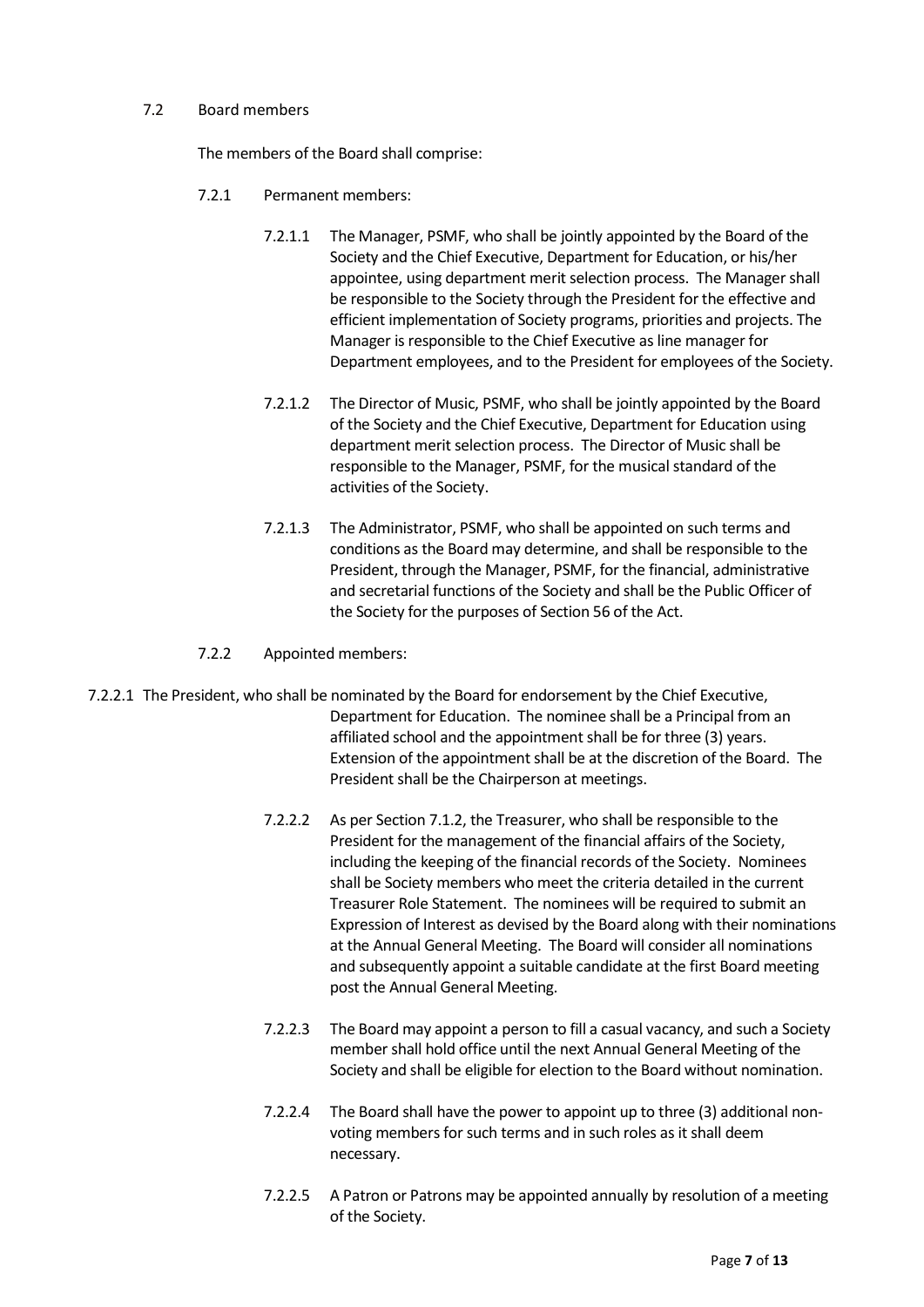- 7.2.3 Elected members
	- 7.2.3.1 The Vice-President, who shall be elected by the Board at the first meeting post the Annual General Meeting for a term of one year, and shall deputise for the President in his or her absence.
	- 7.2.3.2 A Choir Teacher actively involved with a choir of a member school, who shall be elected annually at the Annual General Meeting, and be responsible to the President by representing all Choir Teachers and Hourly Paid Instructors involved in the PSMF Program.
	- 7.2.3.3 Up to seven (7) Principals from affiliated schools, who shall be elected annually at the Annual General Meeting, and be responsible to the President.
	- 7.2.3.4 Up to two (2) additional members of the Society, who shall be elected annually at the Annual General Meeting, and be responsible to the President.
	- 7.2.3.5 Other non-Board members, with such roles and responsibilities as may be determined by the Society, may be elected as required by the Society at an Annual General Meeting.
- 7.3 All Board members shall be entitled to one (1) vote.
- 7.4 No Board member may hold more than two (2) offices or positions within the Society, and shall be entitled to only one (1) vote.
- 7.5 Notice of all persons seeking election to the Board shall be given to all members of the Society in accordance with Section 9.1.3.1.
- 7.6 Voting shall be in accordance with Section 9.1.5.
- 7.7 Proceedings of the Board
	- 7.7.1 The Board shall meet together for the dispatch of business at least twice in each South Australian school term.
	- 7.7.2 Questions arising at any meeting of the Board shall be decided by a majority of votes, and in the event of equality of votes the chairperson shall have a casting vote in addition to his/her deliberative vote.
	- 7.7.3. A quorum shall consist of at least half of the Board, and include at least (1) permanent member and one (1) elected member, who are present either personally or by proxy at the meeting.
	- 7.7.4 A member of the Board having a direct or indirect pecuniary interest in a contract or proposed contract with the Society must disclose the nature and extent of that interest to the Board as required by the Act, and shall not vote with respect to that contract or proposed contract. The member of the Board must disclose the nature and extent of his or her interest in the contract as soon as any potential conflict of interest arises.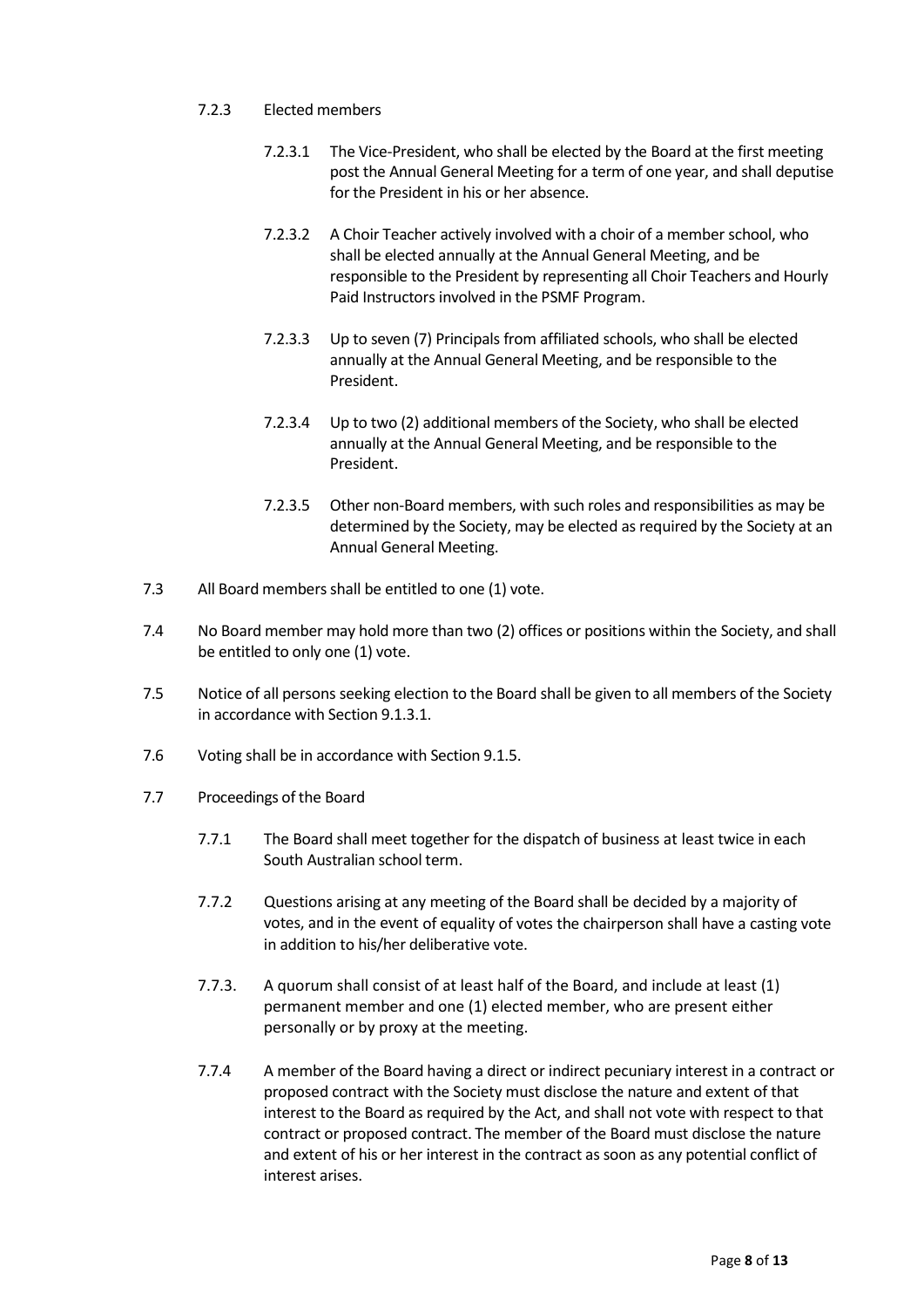#### 7.8 Disqualification of Board members

The office of a Board member shall become vacant if a Board member is:

- disqualified from being a Board member by the Act
- expelled as a member under these rules
- declared bankrupt
- deemed by a two-thirds (2/3) majority of the Board that they have acted in a manner detrimental to the interests of the Society
- charged with a criminal offence punishable by imprisonment
- permanently incapacitated by ill health
- absent without apology from more than four meetings in a Society financial year
- no longer the duly appointed representative of a member school
- 7.9 Resignation of Board members

 A member of the Board may resign from membership of the Society by giving written notice to the Administrator of the Society.

# 8. The Seal and Badge

- 8.1 The Society shall from time to time approve a seal of the Society in conformity with Sections 26 (1)(a) and 63(5) of the Act as amended.
- 8.2 The seal shall not be fixed to any document other than as formally directed by a meeting of the Board of the Society.
- 8.3 The seal shall only be affixed to documents in the presence of at least two members of the Board.
- 8.4 The Society may from time to time approve a badge, symbol or insignia as the official emblem of the Society.

# 9. Meetings

Each member gets a single vote. The President of the Board is entitled to a deliberative and casting vote.

9.1 Annual General Meeting

The Board shall call an Annual General Meeting in accordance with the Act and these rules:

- 9.1.1 The Annual General Meeting of the Society shall be held no later than the 31<sup>st</sup> day of March each year when annual reports and an audited financial statement of the affairs of the Society for the previous Society financial year, as specified in Section 11.1, shall be presented to members.
- 9.1.2 Notification of the date, time, place and business of such Annual General Meeting shall be by electronic notification to members under Section 6 of this Constitution, such notice calculated to be delivered via email and by publication on the Festival of Music website www.festivalofmusic.org.au not less than twenty-one (21) days prior to the date arranged.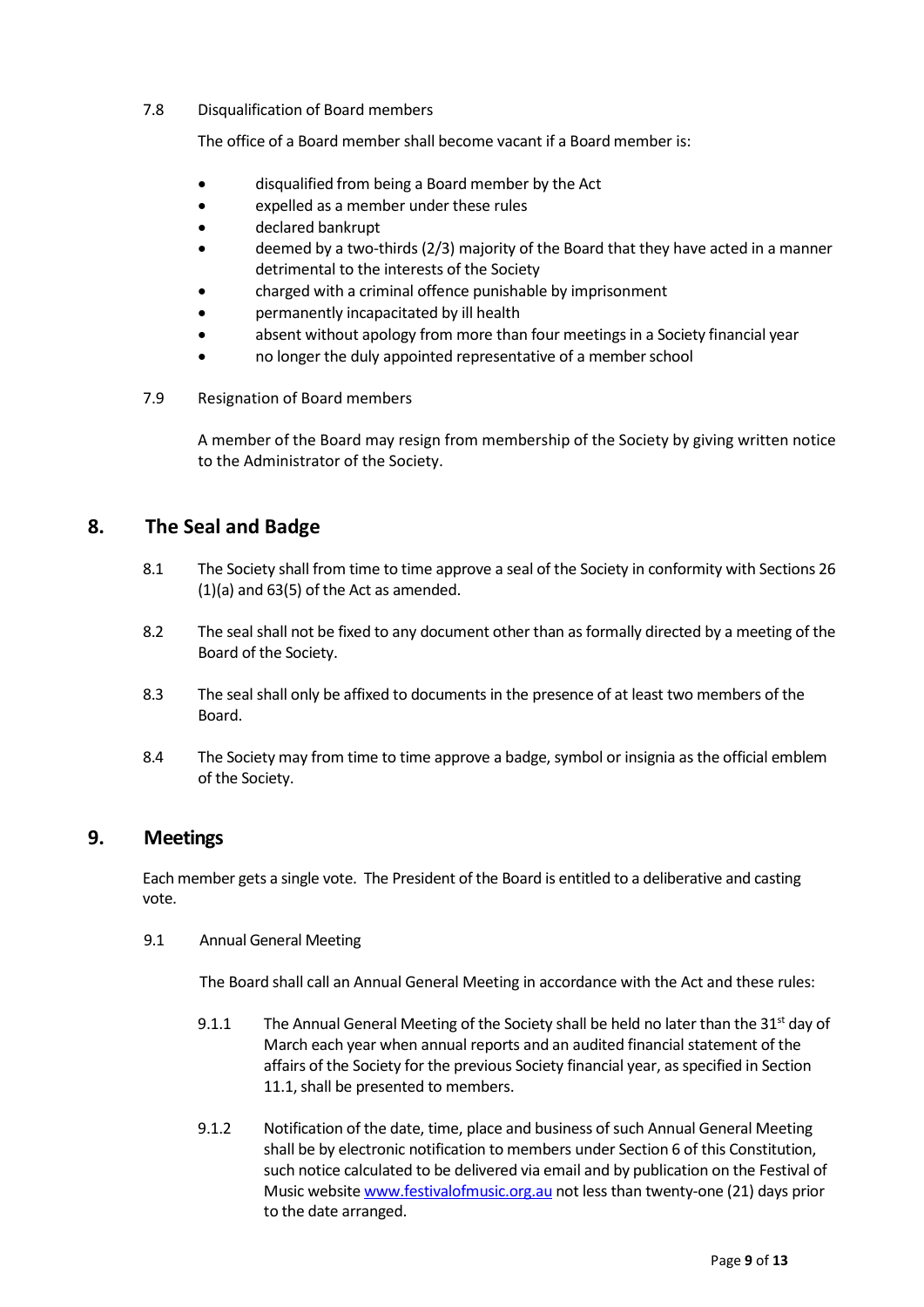- 9.1.3 At such Annual General Meeting, the positions of the officers to be elected at that meeting as defined in this constitution at Section 7.2.3 shall be declared vacant and the election of the officers for the ensuing year shall be held.
	- 9.1.3.1 Nominations for the elected Board positions as defined in this constitution to be filled at that meeting shall be delivered to the Administrator of the Society, duly signed by the nominator and the nominee not less than seven (7) days prior to the published date of the Annual General Meeting, and published in a freely accessible section of the Society website not less than forty eight (48) hours before the meeting.
	- 9.1.3.2 The Board shall, at its discretion, fill any positions for which no nominations have been duly received, or a simple majority of votes affirming the appointment have not been recorded, or which become vacant between Annual General Meetings.
- 9.1.4 The Annual General Meeting shall deal only with such business of which details are included with the notice of meeting as defined in Section 9.1.2 of this Constitution.
- 9.1.5 Voting shall be on show of hands unless any member present requests a secret ballot.
- 9.1.6 Other than as prescribed elsewhere in this constitution, a simple majority of those present and eligible shall be deemed to affirm any successful motion, with proxy but not absentee votes being permitted, and no member exercising more than one (1) vote. A proxy vote shall be regarded as valid when the nominator provides written and dated authority to the nominee that has been delivered to the Chairperson prior to the vote being cast.
- 9.1.7 The minutes of the Annual General Meeting shall be affirmed and implemented by the next meeting of the Board, and uploaded to the Festival of Music website within 30 days of that meeting.
- 9.2 Special General Meeting
	- 9.2.1 A Special General Meeting of the Society may be called:
		- 9.2.1.1 By the President of the Society, of his/her own motion.
		- 9.2.1.2 By the Administrator of the Society within twenty one (21) days of the receipt by him/her of a written request specifying the purpose of such meeting and signed by at least fifteen (15) members of the Society who shall represent at least eight (8) member schools.
	- 9.2.2 Notification of the day, time, place and business of such Special General Meeting shall be issued as prescribed for the Annual General Meeting.
	- 9.2.3 A Special General Meeting shall be conducted in all respects, in accordance with the procedures set out in Section 9.1 of this constitution for the Annual General Meeting.
	- 9.2.4 If, for any reason, officers are unable to be elected at an Annual General Meeting, an election may be held at a Special General Meeting as per Sections 9.1.3 and 9.1.4.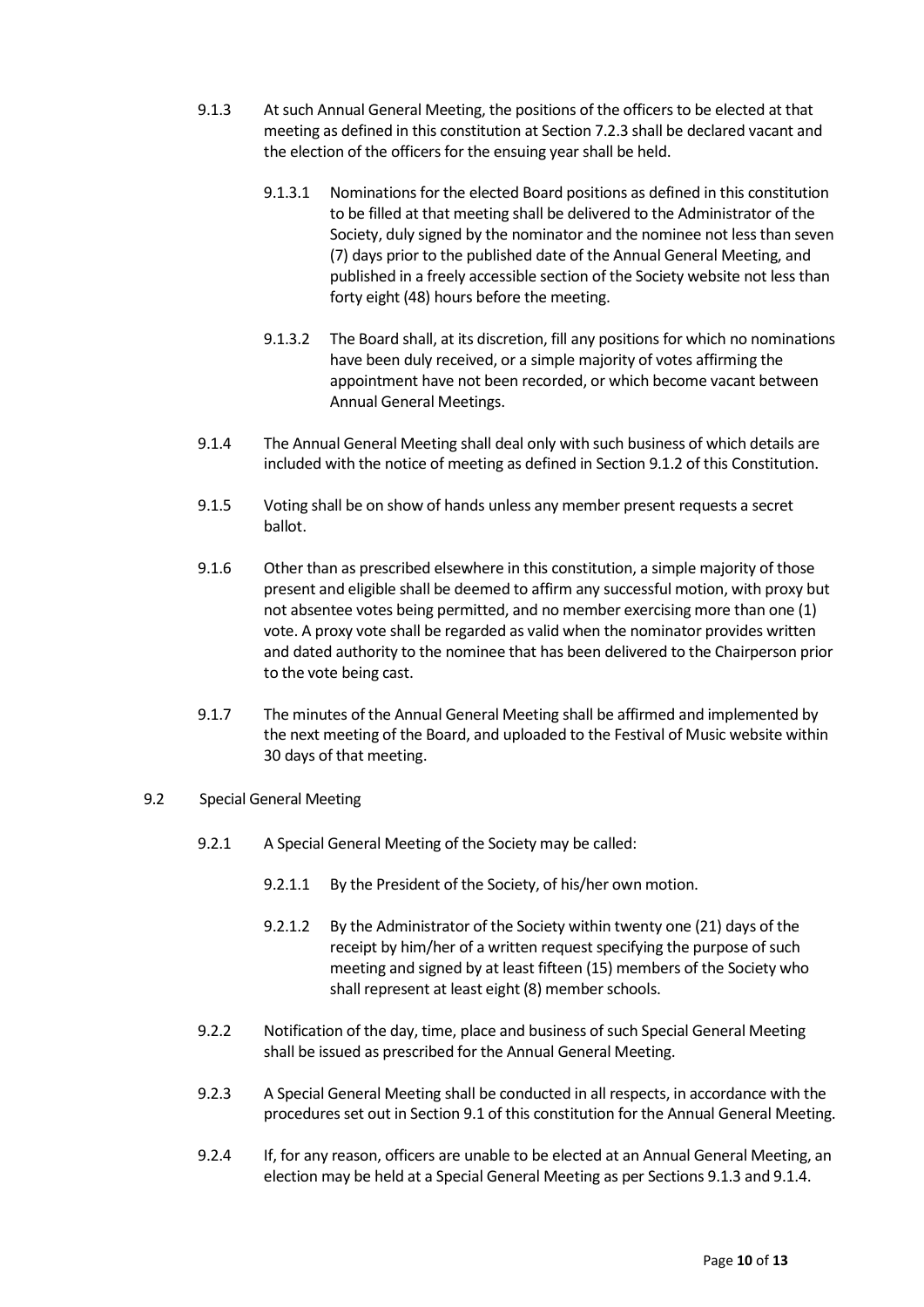### 10. Minutes

- 10.1 Proper minutes of all proceedings of general meetings of the Society, and of meetings of the Board, shall be recorded within one month after the relevant meeting.
- 10.2 The minutes kept pursuant to this rule must be confirmed by the members of the Society or the members of the Board (as relevant) at a subsequent meeting.
- 10.3 The minutes kept pursuant to this rule shall be signed by the chairperson of the meeting at which the proceedings took place or by the chairperson of the next succeeding meeting at which the minutes are confirmed.
- 10.4 Where minutes are signed they shall, until the contrary is proved, be evidence that the meeting was convened and duly held, that all proceedings held at the meeting shall be deemed to have been duly held, and that all appointments made at a meeting shall be deemed to be valid.

### 11. Financial Reporting

- 11.1 The financial year of the Society shall end on the  $31<sup>st</sup>$  October each year.
- 11.2 The Treasurer shall ensure that proper records of all financial transactions of the Society are kept and shall submit financial reports to the Board and meetings of the Society, whenever so directed.
- 11.3 The Treasurer shall submit an audited financial statement of the financial affairs of the Society to the Annual General Meeting, or to any Board Meeting, or Special General Meeting if required by motion of the Board.
- 11.4 All monies received by the Society shall be deposited in an account with a registered financial institution, in the name of the Society.
- 11.5 All payments by or on behalf of the Society shall be made by transaction methods approved from time to time by the Board.
- 11.6 The annual (periodic) return shall be lodged with Consumer and Business Services within six months after the end of each Society financial year. It must be accompanied by a copy of the accounts, the auditor's report, the committee's statement, and the committee's report.
- 11.7 Appointment of auditor
	- 11.7.1 At each Annual General Meeting the members shall appoint a duly qualified accountant to be the auditor of the Society.
	- 11.7.2 If an appointment is not made at an annual general meeting, the Board shall appoint an auditor for the current financial year.
- 11.8 The income and capital of the Society shall be applied exclusively to the promotion of its objects and no portion shall be paid or distributed directly or indirectly to members or their associates except as bona fide remuneration of a member for services rendered or expenses incurred on behalf of the Society.
- 11.9 The Society will not pay any of its profits or financial surplus, or give any of its property, to its members, beneficiaries, or directors.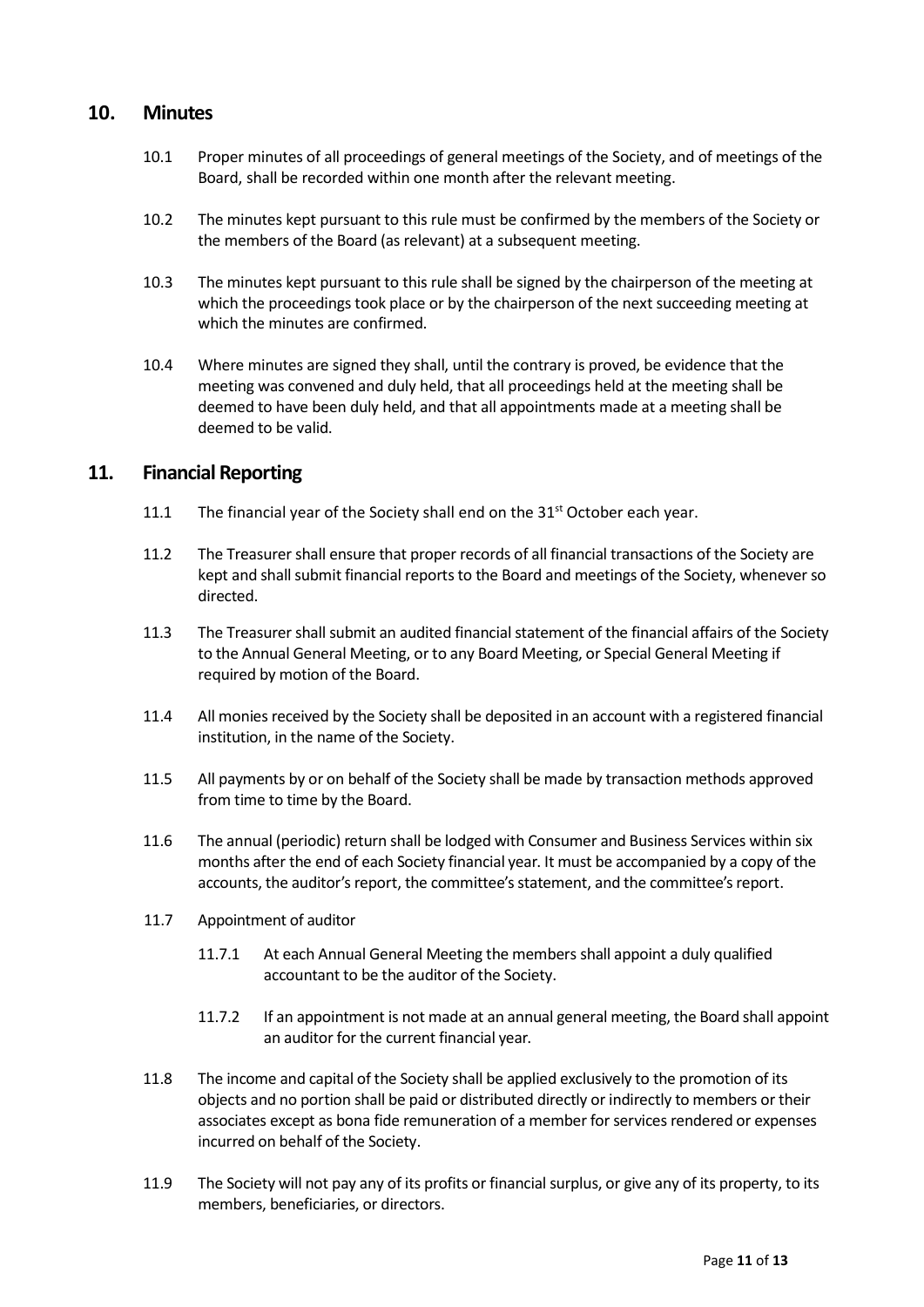# 12. The Gift Fund

The Society will establish and maintain a public fund (Gift Fund).

- 12.1 Donations will be deposited into the Gift Fund listed on the Register of Cultural Organisations. These monies will be kept separate from other funds of the association and will only be used to further the purposes of the Society. Investment of monies in this fund will be made in accordance with guidelines for public funds as specified by the Australian Taxation Office.
- 12.2 The public will be invited to contribute to the Gift Fund.
- 12.3 The Gift Fund will be administered by a management committee or a subcommittee of the management committee, the majority of whom, because of their tenure of some public office or their professional standing, have an underlying community responsibility, as distinct from obligations solely in regard to the cultural objectives of the Society.
- 12.4 No monies/assets in this fund will be distributed to members or office bearers of the Society, except as reimbursement of out-of-pocket expenses incurred on behalf of the fund or proper remuneration for administrative services.
- 12.5 The Department responsible for the administration of the Register of Cultural Organisations will be notified of any proposed amendments or alterations to provisions for the Gift Fund, to assess the effect of any amendments on the public fund's continuing Deductible Gift Recipient status.
- 12.6 Receipts for gifts to the Gift Fund must state:
	- 12.6.1 the name of the Gift Fund and that the receipt is for a gift made to the Gift Fund;
	- 12.6.2 the Australian Business Number of the company;
	- 12.6.3 the fact that the receipt is for a gift; and
	- 12.6.4 any other matter required to be included on the receipt pursuant to the requirements of the Income Tax Assessment Act 1997.
- 12.7 Any money or property which is incorrectly received into the Gift Fund will be removed from the Gift Fund as soon as practicable with the accounts for the Gift Fund adjusted and noted accordingly;
- 12.8 Proper accounting records and procedures must be kept for at least seven years for the Gift Fund which record and explain all transactions and other acts the Gift Fund and/or the Society engages in which is relevant to the fund's deductible gift recipient status.
- 12.9 The release of monies from the Gift Fund and the management of, and sale of, Gift Fund assets is authorized by the Gift Fund Committee
- 12.10 At all times the Gift Fund must comply with the requirements of the Tax Act and all other laws and regulations in existence from time to time or any guidelines issued by the Treasury Minister, Minister for the Arts, Australian Taxation Office in relation to gift funds or such other government authority overseeing the administration of gift funds, make to ensure that gifts made to the public fund will only be used for the purposes of the Society.
- 12.11 The Society will provide to the Department responsible for the administration of the Register of Cultural Organisations statistical information on the gifts made to the Gift Fund every 6 months.